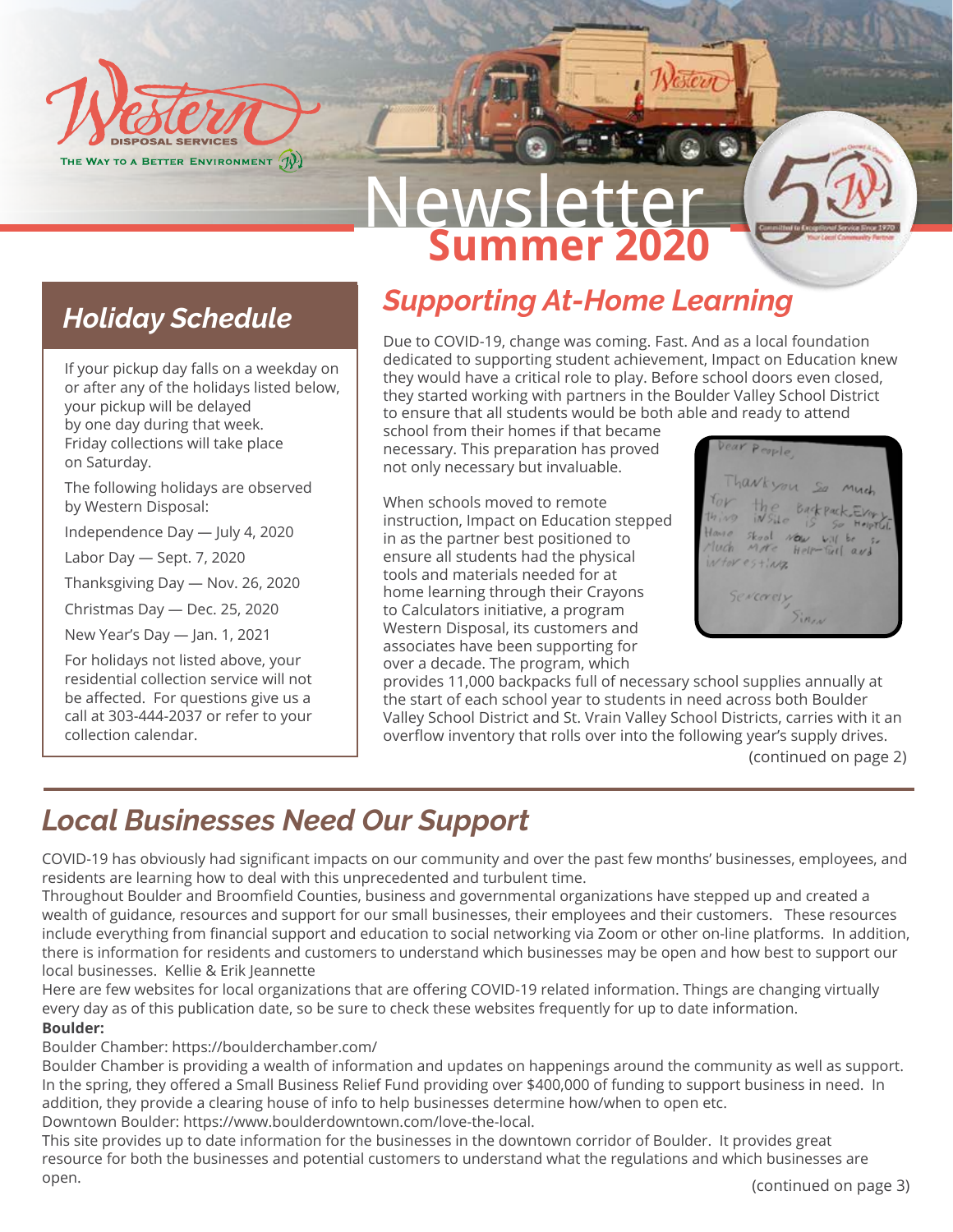## *Can I Recycle...?*

### *Know Your To-Go*

In recent months take-out has become a lifeline; both for those of us hungry for something other than our own cooking, and for the local restaurants depending on us to help them through this unprecendented time. But oh, what to do with all those containers? Here's the dish, straight from the Boulder County Resource Conservation Division. Now you can not only sort properly, but settle those ongoing family debates about what goes where.

### **COMPOST**



### *Supporting At-Home Learning*

(continued from page 1)

and of the

In response to the immediate need caused by the pandemic, Impact on Education shifted gears and provided an entire storage pod filled with Crayons to Calculators inventory, from crayons to scissors to notebooks to calculators, to be assembled and distributed to all students and families in need to support at-home learning. **Over 3,000 backpacks filled with more than \$100,000 worth of school supplies were assembled in late March and distributed to elementary students to support their home learning.**

Since mid-March, Impact on Education has also supported BVSD's robust emergency food distribution efforts. Bags of groceries and grocery gift cards are an important lifeline for the 6,500 students who relied on school to provide nutritious breakfast and lunch as well as those families who suddenly found themselves in need. Since mid-March, **over \$40,000 in gift cards and 200,000 meals** have been distributed across Boulder Valley's public schools so that students' minds and bodies are nourished and ready for at-home learning.

Impact on Education is supporting all this work through the generosity of donors to its Critical Needs Fund and corporate partners who are stepping up to support them. It's the role Impact on Education was created nearly forty years ago to fill: leverage resources so that all students in Boulder Valley's public schools achieve their full potential. Right now, Impact on Education is standing with students and families as they navigate these uncertain times and relying on long-standing partners like Western Disposal to support this critical work.

### *Recycling: Taking the Long View*

During the past 2 months the Covid-19 pandemic has impacted almost every aspect of our lives. While the most pressing impact is on the health and safety of our community, the swing of supply chains has also experienced changes. Recycling has been a common theme in our customer newsletters, with most of our attention focused on decreasing value and increased costs due to China's decreased demand. Now, with Colorado and most states implementing shelter in place mandates, and closing public access to commercial and retail businesses, certain recycled material values have increased. Heikal, Sandry & Veralli, Paul.

Western collects recycling from commercial and residential customers. The material composition is unique to each segment, primarily differentiated by the percentage of cardboard. Businesses generate more cardboard and fewer containers (aluminum cans, glass and plastic bottles) and residential is reversed. In a very short time, the displacement of cardboard due to business closures has created some scarcity and the markets are responding. In both April and May, cardboard prices have increased. In some regions of the US, prices are up more than 100% since early 2020.

Where else has the stay at home directive impacted recycle value? The grocery store and demand for toilet paper. The sudden increase in purchases eliminated supply and caused a disruption in the supply of tissue. Most tissue has a high recycled content, much of it sourced from office paper and mixed paper. With offices closed and employees working from home, supply decreased just when more orders for tissue were coming from grocery and other retail suppliers. Just like cardboard, prices

**2**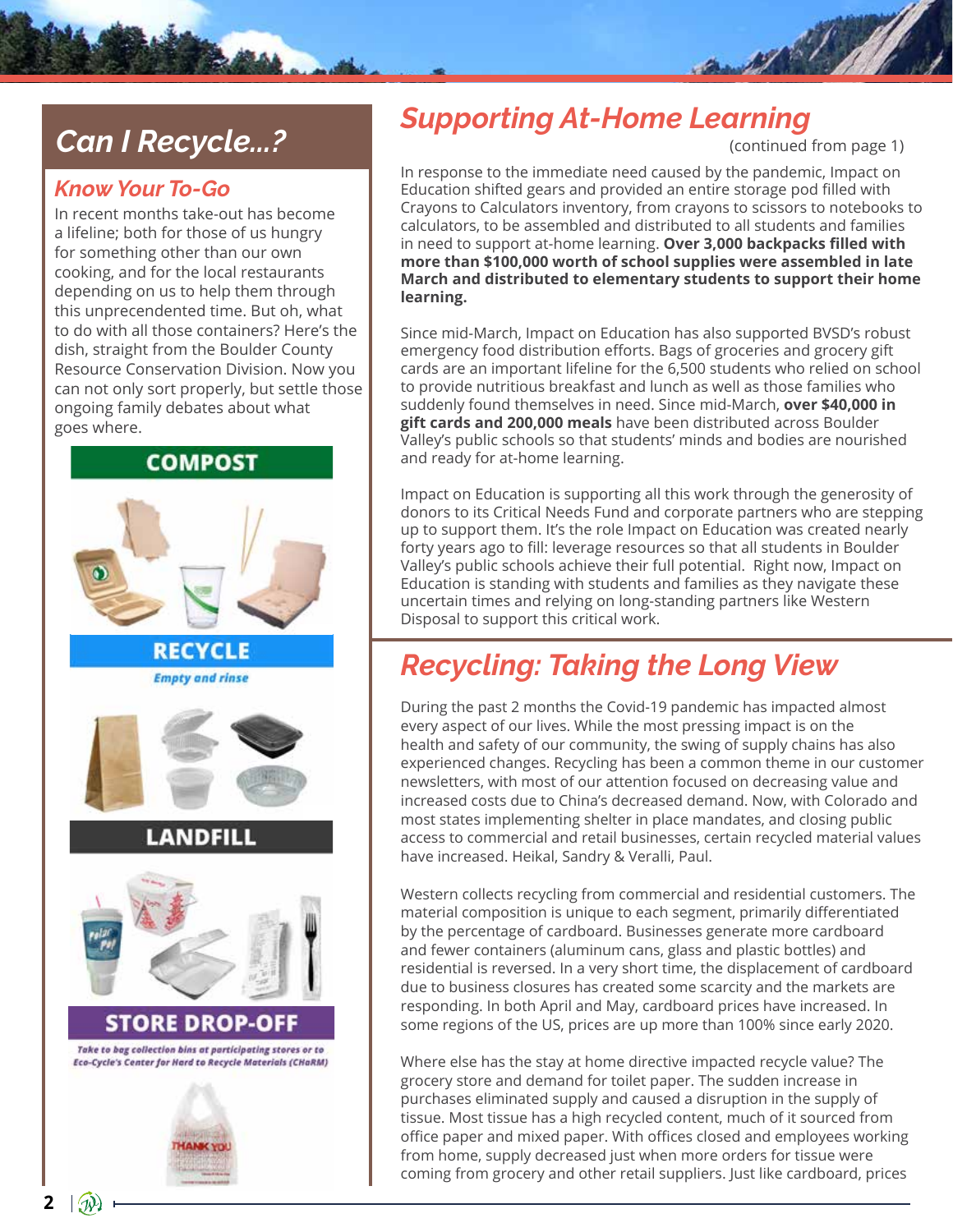for office paper and mixed paper have increased as tissue and pulp mills compete for less available fiber. These recent gyrations support a universal truth – whether it's the stock market or the recycling market - it's folly to attempt to time markets. Our recommendation? Invest for the long term and keep recycling!

(continued from page 1)

### *Local Businesses Need Our Support*

#### **Boulder County:**

Boulder County:

https://www.bouldercounty.org/families/disease/covid-19/

This is Boulder County's site for all information COVID-19 related. It offers guidance for both businesses and residents as well as information on the status of Boulder County operations.

#### **Longmont:**

Longmont Chamber of Commerce:

https://www.longmontchamber.org/we-speak-longmont/ Longmont's Chamber has a wealth of information available for businesses and employees impacted by COVID-19. They also launched a Take Out Takeover program and have lists of restaurants that are participating. Longmont Economic Development Partnership (LEDP): https://longmont.org/covid-19/

LEDP created a three-pronged strategy to support the Longmont business community. These included capital, communication and education. Resources for these areas of focus are available here.

#### **Broomfield:**

Broomfield Chamber of Commerce:

https://www.broomfieldchamber.com/

Created a Stronger Together: Business Support Toolkit to assist those businesses in need. There are also a number of other resources including financial information, re-opening toolkits, and guidance for Broomfield businesses.

### *Clarification: Backyard Composting in Bear Zones*

We are big fans of backyard composting. But please remember, if you live in an area where bears are active, put food scraps in your curbside compost bin, not your backyard bin. Sandra Foa & Dewitt Harrison



# WHY DO PLANTS NEED COMPOST

Compost literally brings soil to life. In addition to improving the moisture holding capacity and structure of soil, compost contains an abundance of contains an abundance of contains an abundance of persts and disease and microbes which metabolize organic waste into essential plant nutrition, help

#### **With Soil Microbes Without Soil Microbes Microbes get their nutrition from organic matter like compost. Without soil microbes to Microbes then convert these "foods" protect them, plants are into a form this plant can access vulnerable to pests and and use to grow healthy. diseases. Plants are unable to**   $(H)$ P **access nutrients without soil microbes.**  $\ddot{\mathbf{O}}$  $\widehat{N})$   $\qquad$   $\qquad$   $\qquad$   $\qquad$   $\qquad$   $\qquad$   $\qquad$   $\qquad$   $\qquad$   $\qquad$   $\qquad$   $\qquad$   $\qquad$   $\qquad$   $\qquad$   $\qquad$   $\qquad$   $\qquad$   $\qquad$   $\qquad$   $\qquad$   $\qquad$   $\qquad$   $\qquad$   $\qquad$   $\qquad$   $\qquad$   $\qquad$   $\qquad$   $\qquad$   $\qquad$   $\qquad$   $\qquad$   $\qquad$   $\qquad$   $\$ **Soil microbes can't survive without As the soil microbes "eat," they**  K **Microbes then covert these the nourishment and soil structure create foods like nitrogen, carbon, "foods" into a form that that compost creates. oxygen, phosphorus, hydrogen, plants can access and use**   $\mathcal{C}$ **potassium, and trace minerals. to grow healthy.**